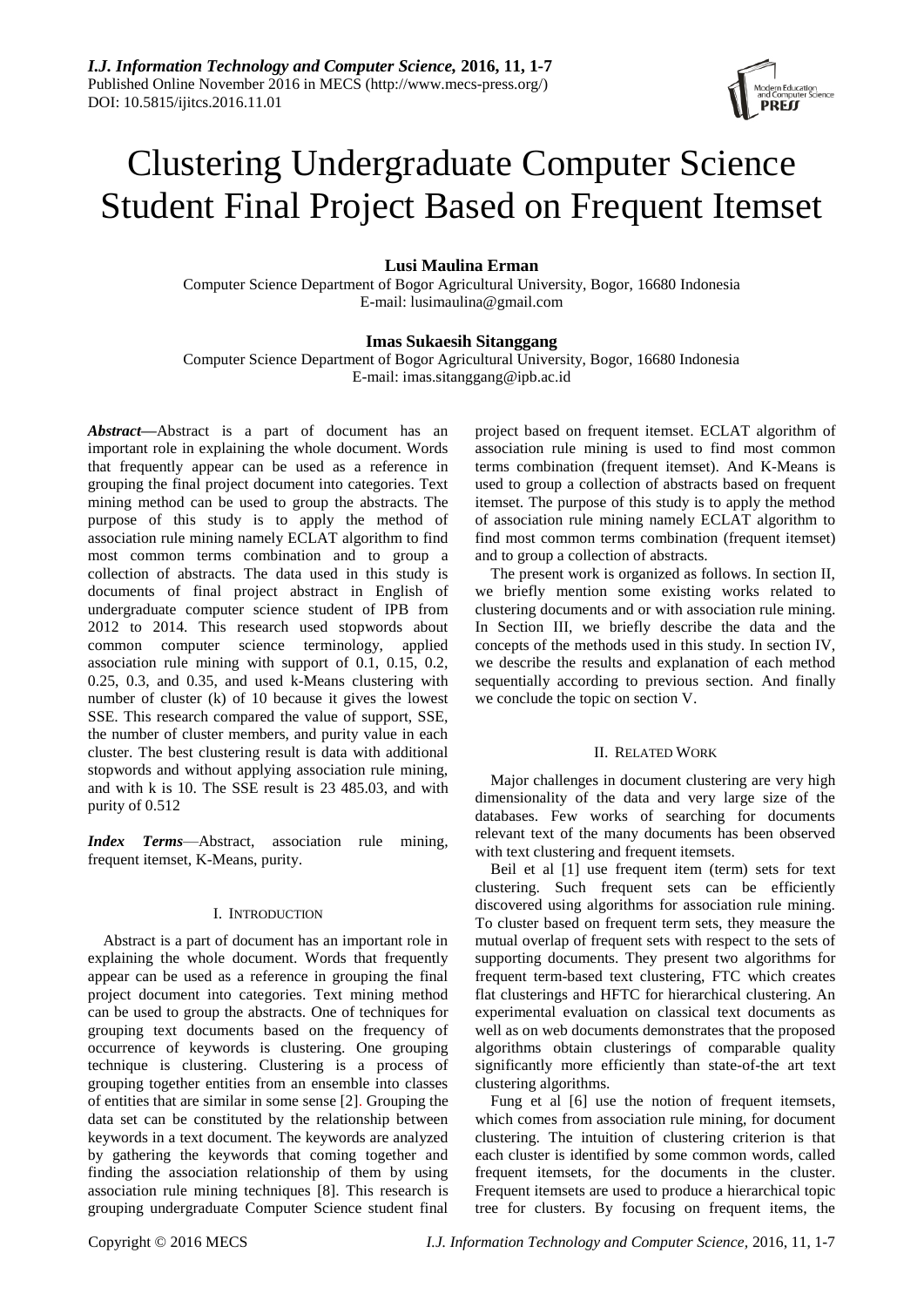dimensionality of the document set is drastically reduced. This method outperforms best existing methods in terms of both clustering accuracy and scalability.

While Steinbach et al [14] presents the results of an experimental study of some common document clustering techniques. They compare the two main approaches to document clustering, agglomerative hierarchical clustering and K-Means. Hierarchical clustering is often portrayed as the better quality clustering approach, but is limited because of its quadratic time complexity. In contrast, K-means and its variants have a time complexity which is linear in the number of documents, but are thought to produce inferior clusters. Sometimes K-means and agglomerative hierarchical approaches are combined so as to get the best. They propose an explanation for these results that is based on an analysis of the specifics of the clustering algorithms and the nature of document data

# III. DATA AND METHOD

This section consisting of two, describes the data and methods that were used to grouping undergraduate Computer Science student final project based on frequent itemset. The information of methods presented sequentially in this section.

# *A. Data*

The data used in this study is documents of final project abstract in English of undergraduate Computer Science student of IPB from 2012 to 2014 as many as 346 documents.

### *B. Method*

This research method consists of 4 steps: are data preprocessing, association rule mining, K-Means clustering, and clustering document analysis. The steps shown in Figure 1.



Fig.1. Steps of research

Data preprocessing consists of 6 steps: are case folding, remove punctuation and numbers, filtering, strip whitespace, stemming, and creating document-term matrix.

- 1. Case folding is changing all the letters in the document to lowercase [5].
- 2. Removing punctuation and number in the data aim to eliminate numbers and punctuations that have no analytic value.
- 3. Filtering is removing stopword (common words) that usually have no analytic value [5]. Stopwords used in this study come from stopwords in English which has been provided by the package tm in R. At this step also add stopwords related to computer science terms of a general nature.
- 4. Strip whitespace is removing extra whitespace as result of filtering step.
- 5. Stemming is changing the words to a derivative same representation by removing all affixes [5].
- 6. Document-term matrix gives the information about the frequency of occurrence of terms in the document collection of abstract data. Each row represents a document abstract data, while each column represents term in document collection. Overview of document-term matrix is shown in Figure 2.

|                  | term <sub>1</sub>  | term <sub>2</sub>  | <br>term <sub>n</sub>  |
|------------------|--------------------|--------------------|------------------------|
| doc <sub>1</sub> | $freq_{11}$        | $freq_{12}$        | freq <sub>1n</sub>     |
| doc <sub>2</sub> | freq <sub>21</sub> | freq <sub>22</sub> | freq <sub>2n</sub>     |
| doc <sub>3</sub> | $freq_{31}$        | $freq_{32}$        | freq <sub>3n</sub>     |
| $\cdots$         |                    |                    | $\cdots$               |
| doc <sub>m</sub> | freq <sub>m1</sub> | freq <sub>m2</sub> | <br>freq <sub>mn</sub> |

Fig.2. Document-term matrix

Association rule mining will generate  $X \rightarrow Y$  shaped rules to determine how much the relationship between X and Y. It takes two measures to this rule, namely the support and confidence. Support is the possibility of X and Y appear in a transaction, while confidence is the possibility of Y when X also appears [8].

There are number of algorithms for finding frequent itemsets. Apriori is basic algorithm for finding frequent itemsets. But it takes more time for finding the frequent itemsets, It needs to scan the database again and again which is time consuming process. In this algorithm we need to calculate support and confidence, so ECLAT algorithm is developed to remove the limitations of Apriori, algorithm [10]. The proposed Equivalence CLASS Transformation (ECLAT) algorithm explores vertical data format [13]. By which it need to scan the database only once [10]. This research used algorithms ECLAT of association rule mining to find the combination of frequent itemset. A set of transactions is presented in vertical data format (TID, itemset), if TID is a transaction-id and itemset is the set of items bought in transaction TID [13]. A dataset consists of several items, followed by TID-list. Each item stated in the table *tid*-list vertically to form a vertical layout [15] shown in Figure 3.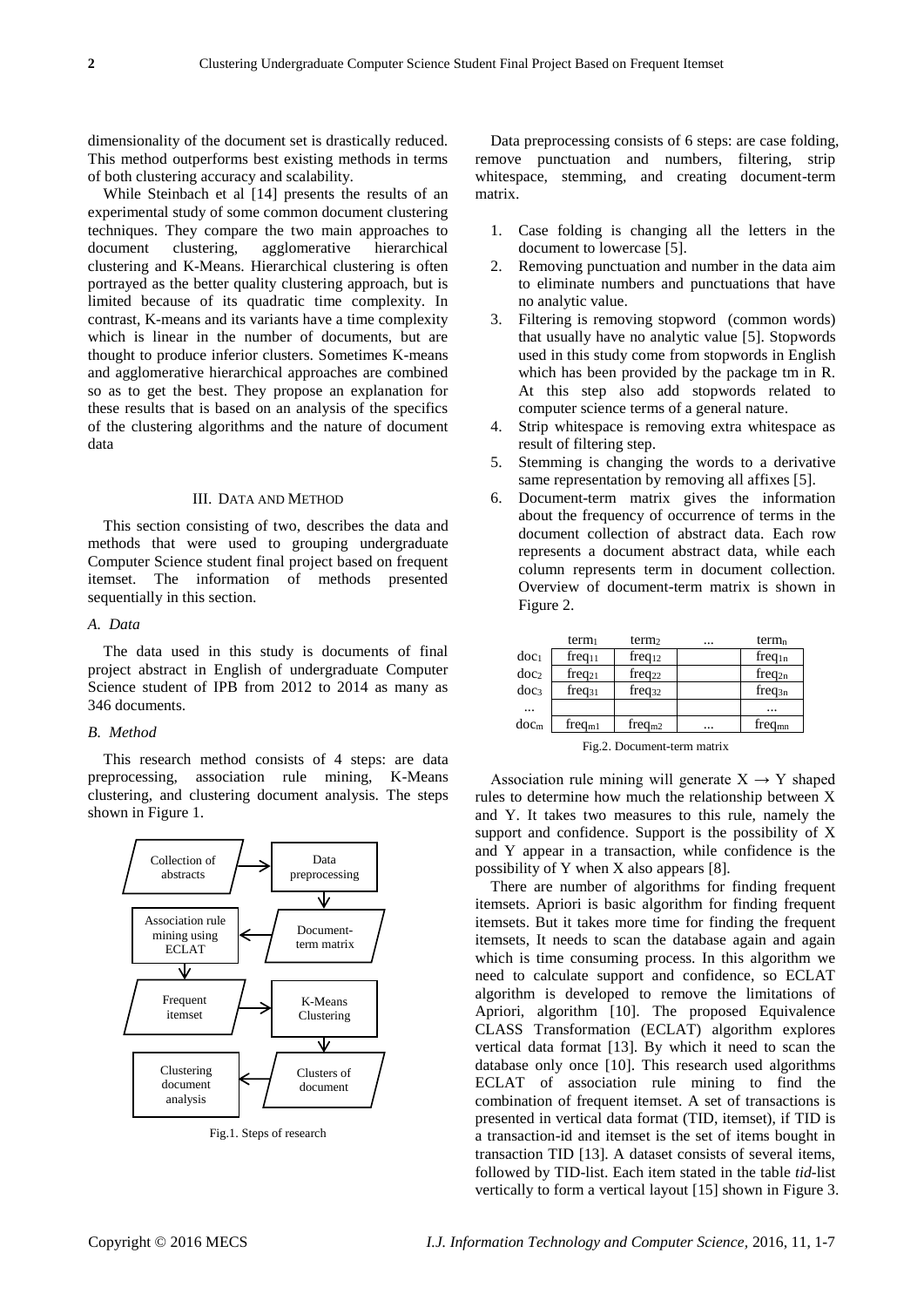| TID | Item    |   | А | B | C              |
|-----|---------|---|---|---|----------------|
|     | A,B,E   |   |   |   | $\overline{2}$ |
| 2   | B, C, D | → |   | 2 | 3              |
| 3   | C,E     |   |   |   | 4              |
|     | A,B,C,D |   |   |   |                |

| ΊD | Item    |   | А | B | $\mathsf{C}$ | D | E |
|----|---------|---|---|---|--------------|---|---|
| 1  | A,B,E   |   |   |   |              | 2 |   |
| 2  | B, C, D | → |   | ◠ | 3            |   |   |
| 3  | C,E     |   |   |   |              |   |   |
| 4  | A,B,C,D |   |   |   |              |   |   |

Fig.3. Vertical layout [15]

ECLAT algorithm generate candidates with a depthfirst search and use the intersection (point cut) tid-list an item of his [3]. Used intersection approach ECLAT algorithm is a bottom-up traversal approach illustrated in Figure 4 [15].



Fig.4. Bottom-up traversal [15]

| Algorithm 1: ECLAT – Frequent Itemset Mining |                                                                                                                                                                                                                                                                                                                                |  |  |
|----------------------------------------------|--------------------------------------------------------------------------------------------------------------------------------------------------------------------------------------------------------------------------------------------------------------------------------------------------------------------------------|--|--|
| Input:                                       | A transaction database D,<br>A user specified threshold $min_{sub}$<br>A set of atoms of a sublattice $S$                                                                                                                                                                                                                      |  |  |
| Output:                                      | Frequent itemsets $F$                                                                                                                                                                                                                                                                                                          |  |  |
| Procedure:<br>Eclat(S)                       | for all atoms $A_i \in S$<br>$T_i = \emptyset$<br>for all atoms $A_i \in S$ , with $j > i$ do<br>$R = A_i \cup A_i$ ;<br>$L(R)=L(A_i)\cap L(A_i);$<br>If support(R) $\geq min_{sup}$ then<br>$T_i = T_i \cup \{R\}$ ;<br>$F_{IR} = F_{IR} \cup \{R\};$<br>end<br>end<br>end<br>for all $T_i \neq \emptyset$ do Eclat( $T_i$ ); |  |  |

Fig.5. Pseudocode of ECLAT algorithm [7]

Pseudocode of ECLAT algorithm is shown in Figure 5. In this pseudocode, atom is term.

Clustering is a division of data into groups of similar objects. Each cluster consists of objects that are similar to each other and dissimilar to objects of other clusters. The goal of a good document clustering scheme is to minimize intracluster distances between documents, while maximizing inter-cluster distances [9]. In this research, K-Means clustering implemented in R language. K-means algorithm is popular because of its simplicity and efficiency. The complexity of each iteration is O(kn) similarity comparisons, and the number of necessary iterations is usually quite small [12].

The input of this K-Means in R is data results from dimensions reduction of the document-term matrix after ECLAT algorithm is executed and the value of k.

Sum of squared error (SSE) is used to determine the

best value of k. Clustering with the smallest SSE is the best clustering result. SSE is defined as follows (1) [8]:

$$
SSE = \sum_{i=1}^{k} \sum_{x \in C_i} dist(c_i, p)^2
$$
 (1)

where *k* is the number of classes, *p* is a data object,  $C_i$  are objects in the cluster i,  $c_i$  is the centroid or center point of the cluster *i*, and *dist* is the distance function, Euclidean distance.

In this research, analysis of document clustering to measure the quality of the final clustering is using purity evaluation. Purity is one measure to measure the quality of external criterion-based clustering [11]. External criterion is a method for evaluating how well the clustering results by using a set of reference class as the representative user ratings, and the reference class is obtained from human judgment. Class tags in this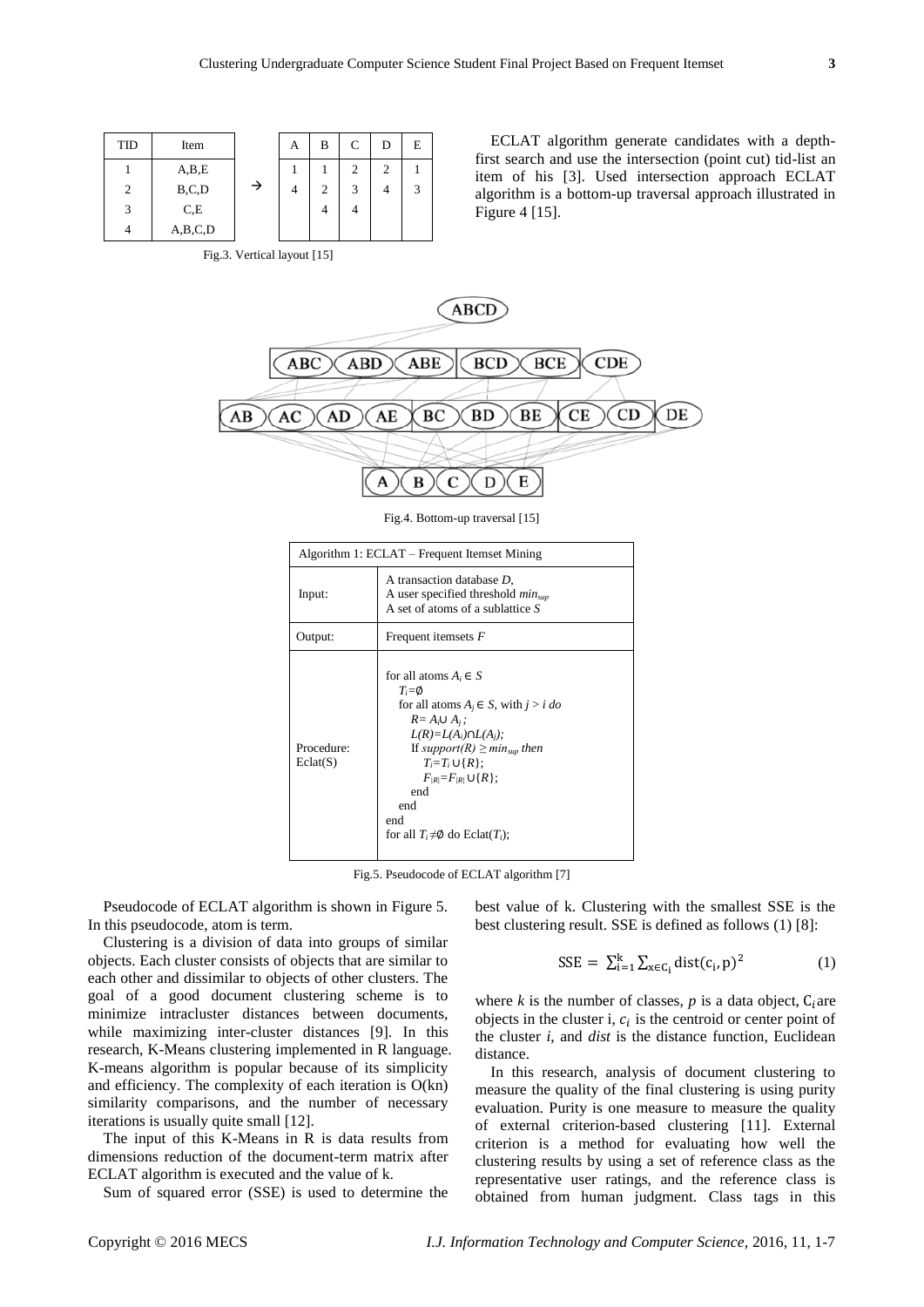research were adopted from Fhattiya [4] is presented in Appendix A. The greater the purity value (closer to 1) shows the better the quality of the cluster. The formula to calculate the purity as in (2) [11]

$$
purity(\Omega, K) = \frac{1}{N} \sum_{k} \max_{j} |\omega_k \cap c_j|
$$
 (2)

with  $\Omega = {\omega_1, \omega_2, ..., \omega_k}$  is cluster,  $K = {c_1, c_2, ..., c_j}$  is class, N is the number of documents,  $\omega_k$  is objects in cluster  $\omega_k$ , and  $c_j$  is objects in class  $c_j$ .

#### IV. RESULT AND DISCUSSION

This section describes the results and explanation of each method sequentially according to previous section.

#### *A. Data Preprocessing*

This study used 346 data abstract final documents in PDF file format. This PDF files are converted into txt file format manually by copying and pasting it. Data preprocessing consists of 6 steps: are case folding, remove punctuation and numbers, filtering, strip whitespace, stemming, and creating document-term matrix. The first step is case folding. This step is needed to be done to be processed easily in the next steps without noticing whether the capital letter or not. The next steps are remove punctuation and number, then filtering. Filtering is removing stopword (common words) that usually have no analytic value. This research used additional stopwords about common Computer Science terminology. The detail of additional stopword is presented in Appendix B.

After filtering, stopwords will disappear and leave a lot of whitespaces, so the strip whitespace step is needed to be done. Next is stemming. Stemming is removing affixes to generate the basic word. At this step, not all the basic word generated perfectly. Some generated words transformed into unlisted English dictionary words as shown in Table 1. However, this result will not bother the next steps: Association Rule Mining and Clustering Analysis. All data that has the same words will be generated as the same basic word.

Table 1. Samples of stemming step

| Before stemming | After stemming |
|-----------------|----------------|
| temporal        | tempor         |
| analyze         | analyz         |
| queries         | queri          |

The last step of the preprocessing is creating the document-term matrix. This matrix gives information about the frequency of occurrence of a term in the document collection of abstract data, so that this matrix has a large dimension, as many as the number of document data multiplied by the number of constituent words (terms). To reduce the dimension of this matrix, removing low frequency terms is needed, using removeSparseTerm() with sparse value of 0.95. This value is considered quite well from another sparse value, because it leaves a considerable number of terms. It aims to get a term with many variations as the input of the association step. This sparse parameter of 0.95 indicates that the omitted terms are the ones that appear with 0 frequencies at 95% of the documents.

### *B. Association Rule Mining (ARM)*

Frequent itemset is searched in the document-term matrix using ECLAT algorithm on package arules in R. Using the support parameter of 0.1, 0.15, 0.2, 0.25, 0.3, and 0.35, as limitation in comparison clustering data. The comparison between the support value and the number of term generated can be seen in Table 2.

Table 2. The comparison between the support value and the number of term generated

|                  | Before adding<br>stopwords |      | After adding<br>stopwords |      |  |
|------------------|----------------------------|------|---------------------------|------|--|
| Data             | Frequent<br>itemset        | Term | Frequent<br>itemset       | Term |  |
| Without ARM      |                            | 254  |                           | 235  |  |
| $Support = 0.1$  | 1089                       | 101  | 122                       | 84   |  |
| Support = $0.15$ | 337                        | 47   | 38                        | 33   |  |
| Support = $0.2$  | 143                        | 26   | 15                        | 14   |  |
| Support = $0.25$ | 86                         | 21   | 11                        | 11   |  |
| Support = $0.3$  | 51                         | 14   | 5                         | 5    |  |
| Support = $0.35$ | 31                         | 12   | 4                         | 4    |  |

Table 2 shown that the higher the value of the support, the less frequent itemset is generated. This result is used as a reference in the reduction of the term document matrix dimensions as clustering input.

#### *C. K-Means Clustering*

Input of this step is document-term matrix before and after association step with and without additional stopwords about common Computer Science terminology. The smallest SSE value is the k value of 10. SSE value for each clustering with k=2 to 10 shown in Figure 6 and 7. Therefore, the function of the K-Means given input k of 10. Before applying kmeans(), the set.seed() function is needed to determine how the producers of random numbers should be initialized (seeded) and achieve the results remain even if the program code is executed continuously. In this study the seed value used is 346, 122, 300, 255, and 50. Selection of the value of the function set.seed() can be used as correction material for further research and as a limitation in the comparison document clustering. To evaluate the results of clustering, purity evaluation calculation on the next step of clustering document analysis.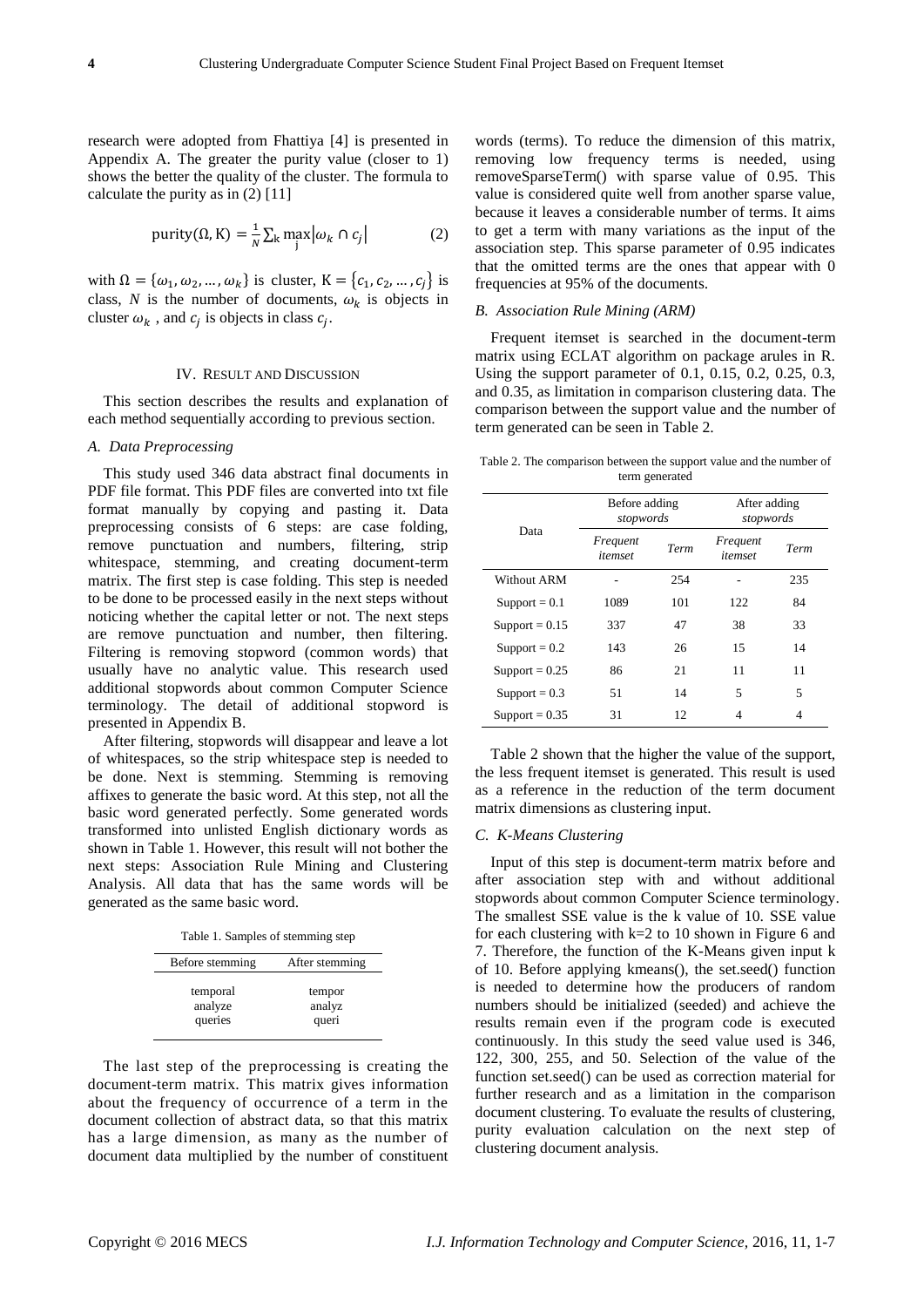



SSE after adding stopwords

Fig.7. SSE value after adding stopwords

#### *D. Clustering Document Analysis*

In this step, the final clusters before and after applying association rule mining are compared by using support of 0.1, 0.15, 0.2, 0.25, 0.3, and 0.35. It aims to look at the influence of the association rule mining on document clustering. Comparison of the results of clustering is also done by calculating the value of the purity evaluation of each data clustering with k of 10. Purity is used to measure the quality of the clustering. The resulting purity evaluation value is the average of the results of the phase purity grades K-Means clustering using seed values mentioned above. The comparison of the purity value is given in Figure 8.

Figure 8 shown the purity value differences were not very significant. This means that the use of association rule mining cluster does not give better results than without association rule mining viewed from the value of the resulting purity evaluation. Although the data using association rule mining has the lowest value of SSE.

Stopword additions related to the term general Computer Science at the data also do not provide better results than the cluster in which the data are not given additional stopword when viewed from the value of the resulting purity evaluation. Although SSE value of the data with the addition of SSE stopword has a lower value than the data without adding stopword.



Fig.8. Purity evaluation

### V. CONCLUSION

The conclusion of this study is a grouping of the final project document based on an abstract can be done by analyzing the association on terms that often appear in the abstract. This research applies association rule mining with support for 0.1, 0.15, 0.2, 0.25, 0.3, and 0.35. This research used K-Means clustering with number of cluster (k) of 10 because it gives the lowest SSE. This research compared the value of support, SSE, the number of cluster members, and purity value in each cluster. The best clustering result is data with additional stopwords and without applying association rule mining, and with k is 10. The SSE result is 23 485.03, and with purity of 0.512.

This study still has the deficiency that can be seen from the high SSE value and the purity value that is not even close to 1. Suggestion for further research is to be able to use other algorithms that can combine stages of association and clustering documents. Moreover, it can be done adding stopwords more complete and uses a variant of the K-Means algorithm for document clustering.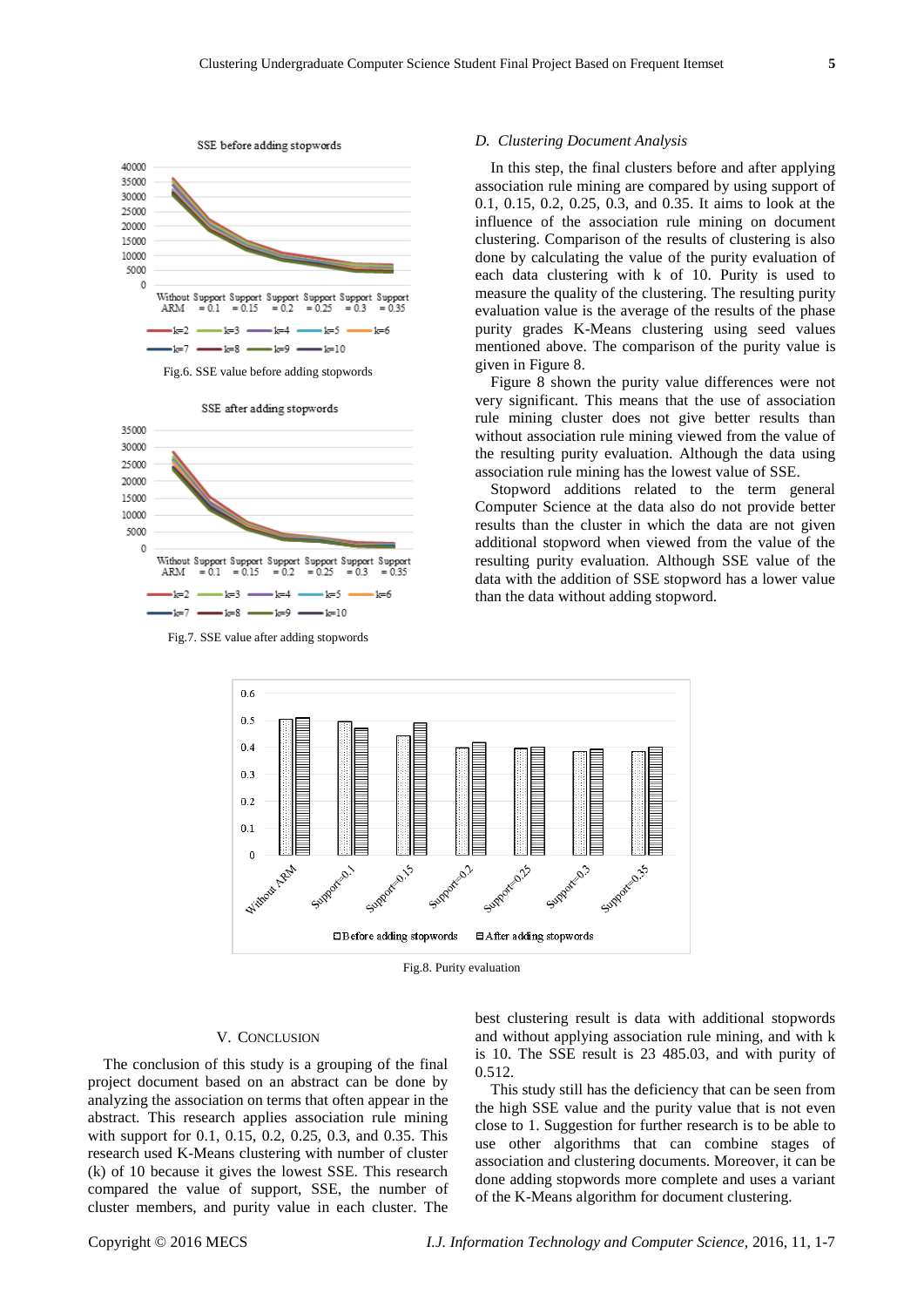# APPENDIX A CLASS TAGS WERE ADOPTED FROM FHATTIYA [4]

| BI (Bioinformatics)                |                             |  |  |  |  |
|------------------------------------|-----------------------------|--|--|--|--|
| DNA secuencing error<br>correction | DNA sequence assembly       |  |  |  |  |
| Dynamic programming                | Graph algorithm             |  |  |  |  |
| Metagenome fragment binning        | Network pharmacology        |  |  |  |  |
| SNP identification                 |                             |  |  |  |  |
| CI (Computer Intelligent)          |                             |  |  |  |  |
| Artificial intelligence            | Computational intelligence  |  |  |  |  |
| Computer vision                    | Decision support system     |  |  |  |  |
| Expert system                      | Fuzzy system                |  |  |  |  |
| Genetic algorithm                  | Haar wavelet                |  |  |  |  |
| Image processing                   | Machine learning            |  |  |  |  |
| Neural network                     | Pattern recognition         |  |  |  |  |
| Sound Processing                   | <b>PNN</b>                  |  |  |  |  |
| Prediction                         | Semantic web                |  |  |  |  |
| SOM                                | Speech recognition          |  |  |  |  |
| <b>SVM</b>                         |                             |  |  |  |  |
| DM (Data Mining)                   |                             |  |  |  |  |
| Associaton rule mining             | Data warehouse              |  |  |  |  |
| Clustering                         | Classification              |  |  |  |  |
| Detection of outliers              | Sequantial pattern mining   |  |  |  |  |
| <b>OLAP</b>                        | Spatio temporal data mining |  |  |  |  |
| Spatial data mining                | Web mining                  |  |  |  |  |
| Text mining                        |                             |  |  |  |  |
| IR (Information Retrieval)         |                             |  |  |  |  |
| Ant colony algorithm               | <b>Belief Revison</b>       |  |  |  |  |
| Direct term feedback               | Compression                 |  |  |  |  |
| Document clustering                | Learning management system  |  |  |  |  |
| Expert system                      | Naive bayes                 |  |  |  |  |
| IDF                                | Phonetic search             |  |  |  |  |
| Indexing                           | Query expansion             |  |  |  |  |
| Information retrieval              | Question answering system   |  |  |  |  |
| Neural network                     | Segmentation                |  |  |  |  |
| Knowledge graph                    | Semantic indexing           |  |  |  |  |
| Recall                             | Semantic smoothing          |  |  |  |  |
| Recognition                        | Shortest path               |  |  |  |  |
| Text summarization                 | Speling correction          |  |  |  |  |
| NCC (Net Centric Computing)        |                             |  |  |  |  |
| Arduino                            | Dynamic tagging             |  |  |  |  |
| E-voting                           | Hexapod                     |  |  |  |  |
| <b>HTTP</b>                        | Security service            |  |  |  |  |

| Network Security                                  | Spatial query               |  |  |  |
|---------------------------------------------------|-----------------------------|--|--|--|
| Cryptography                                      | Steganography               |  |  |  |
| Obstacle Avoidance                                | Vector space model          |  |  |  |
| Operating system                                  | Watermarking                |  |  |  |
| Parallel                                          | Wireless ad hot networks    |  |  |  |
| Peer-to-peer                                      | Wireless microcontroller    |  |  |  |
| RSA algorithm                                     |                             |  |  |  |
| SEIS (Software Engineering & Information Science) |                             |  |  |  |
| Database                                          | Software engineering        |  |  |  |
| E-campaign                                        | Recommendation systems      |  |  |  |
| E-commerce                                        | Software project management |  |  |  |
| E-goverment                                       | Software quality assurance  |  |  |  |
| E-learning                                        | Software testing            |  |  |  |
| Human computer interaction                        | Software testing            |  |  |  |
| Interaction design                                | Test data generation        |  |  |  |
| Knowledge management<br>system                    | Usability                   |  |  |  |
| Digital library                                   | Visualization information   |  |  |  |
| Information systems                               |                             |  |  |  |

APPENDIX B THE LIST OF ADDITIONAL STOPWORDS ABOUT COMMON COMPUTER SCIENCE TERMINOLOGY

| accuracy    | format       | optimal  | source     |
|-------------|--------------|----------|------------|
| algorithm   | formula      | output   | summary    |
| application | function     | perform  | system     |
| base        | generate     | power    | technique  |
| browser     | implement    | previous | technology |
| calculate   | input        | problem  | tool       |
| code        | installation | process  | transfer   |
| compile     | measure      | program  | unit       |
| computer    | method       | provide  | use        |
| develop     | model        | purpose  | utility    |
| environment | need         | require  | research   |
| execute     | operate      | research |            |
| file        | operation    | result   |            |

#### **REFERENCES**

- [1] F. Beil, M. Ester, X. Xu. "Frequent term-based text clustering," In Proceedings of the Eight ACM SIGKDD International Conference on Knowledge Discovery and Data Mining, 2002, New York, NY, USA. pp. 436-442.
- [2] R. Bordawekar, B. Blainey, R. Puri, *Analyzing Analytics*. San Rafael, CA: Morgan & Claypool, 2016.
- [3] C. Borgelt, "Efficient implementations of Apriori and ECLAT" In Proceedings of the Workshop on Frequent Itemset Mining Implementations (FIMI-03), 2003, Melbourne, FL, USA. pp. 26-34.
- [4] SR. Fhattiya. "Development of Data Warehouse and OLAP Application for Monitoring the Achievement of IPB Computer Science Students". unpublished.
- [5] R. Feldman, and J. Sanger. *The Text Mining Handbook Advanced Approaches in Analyzing Unstructured Data*. Cambridge, UK: Cambridge University Press, 2007.